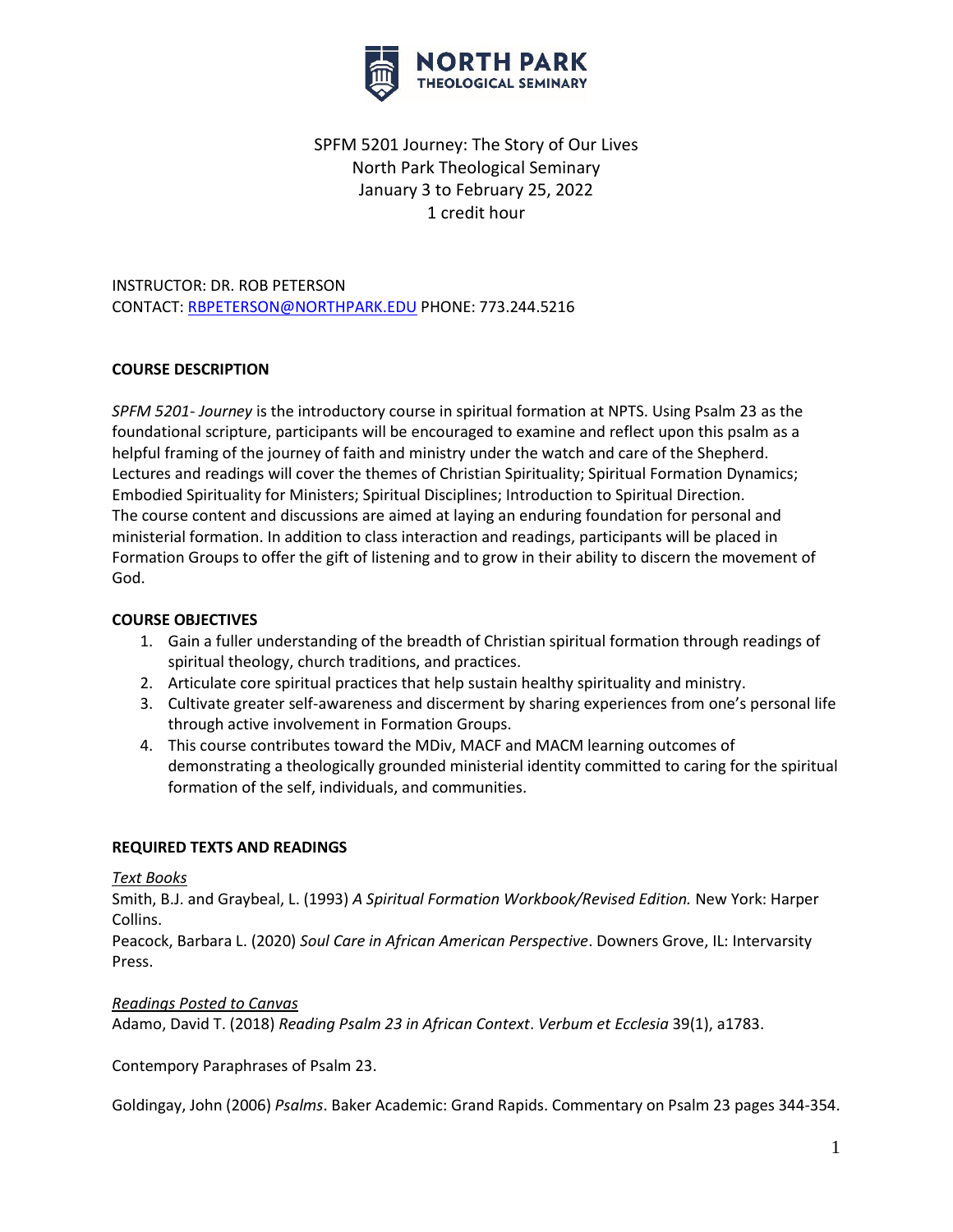

Heim, Knut M (2016) *Psalm 23 in the Age of the Wolf.* Christianity Today Jan/Feb.

Katanacho, Yohanna. (2018) *Praying Through the Psalms*. Carlisle: Langham Global Library. Introduction and Prayer from Psalm 23 (pg 45).

Miyashina, Taki (1965) *Psalm 23 from a Japanese Translation.*

Thorpe, Jacqulyn B. *Psalm 23 Re-Mix*. The Journal of Religious Thought, 59 no 1 -60 no 1 2006 - 2007, p 165-179.

Zavis, Cat J. (2017) *Psalm 23: To Inspire and Support Social Justice Activists.* Vol. 32 No. 1 Winter. Tikkun Magazine.

## **COURSE ASSIGNMENTS**

- **1.** Submit Confidentiality Form: A signed "NPTS Confidentiality Statement" must be on file. This form will be provided. Discussion in class and group is protected under this statement.
- **2.** Memorize Psalm 23.
- **3.** Practice and reflect on three new spiritual disciplines.
- **4.** Attend four Formation Group meetings.
- **5.** Read Required Readings.
- **6.** A final integrative reflection paper is required in this course and is due Friday, March 4, 2022 at noon CST (5-6 pages double-spaced). All quotes by authors, presenters, instructor and the Bible must be noted and cited (the addition of quotes might make paper a bit longer). Please submit papers as Word Documents with the title of lastfirstname (petersonrob-reflection paper).

## Guideline for Final Paper

Reflect on all the aspects of the course including Psalm 23, topics covered in the main class and small groups. Outline your paper as follows: General Reflections; Formation Group Relfections; Spiritual Discipline Reflections; Moving Forward Reflections.

General Reflections: Use the following suggested questions to help you write this portion of your paper (You don't need to answer all the following questions. Use them to help you reflect on the course). How did Psalm 23 come alive for you? What did you notice happening in your life and soul as you went through the course? What stood out to you? What was stirred in you? What reading had the most impact on you? Why? How is your story being formed at this season of your life? What do you need to pay attention to in light of the course?

Formation Group: What did you notice in your heart as you met together with others? How did these groups touch you and change you?

Spiritual Disciplines: Identify, practice and reflect on 3 new spiritual practices ( *A Spiritual Formation Workbook* and *Soul Care in African American Practice*). Describe how these practices helped you with your experience of God. How did you meet God through these practices? Will you continue to use them? Why or why not?

Moving Forward: Conclude your paper by responding to this statement: "As a beloved child of God, I intend to nurture and sustain my life with God by…." Describe your rule of life (See Lecture on Embodied Spirituality by Dr. Peterson)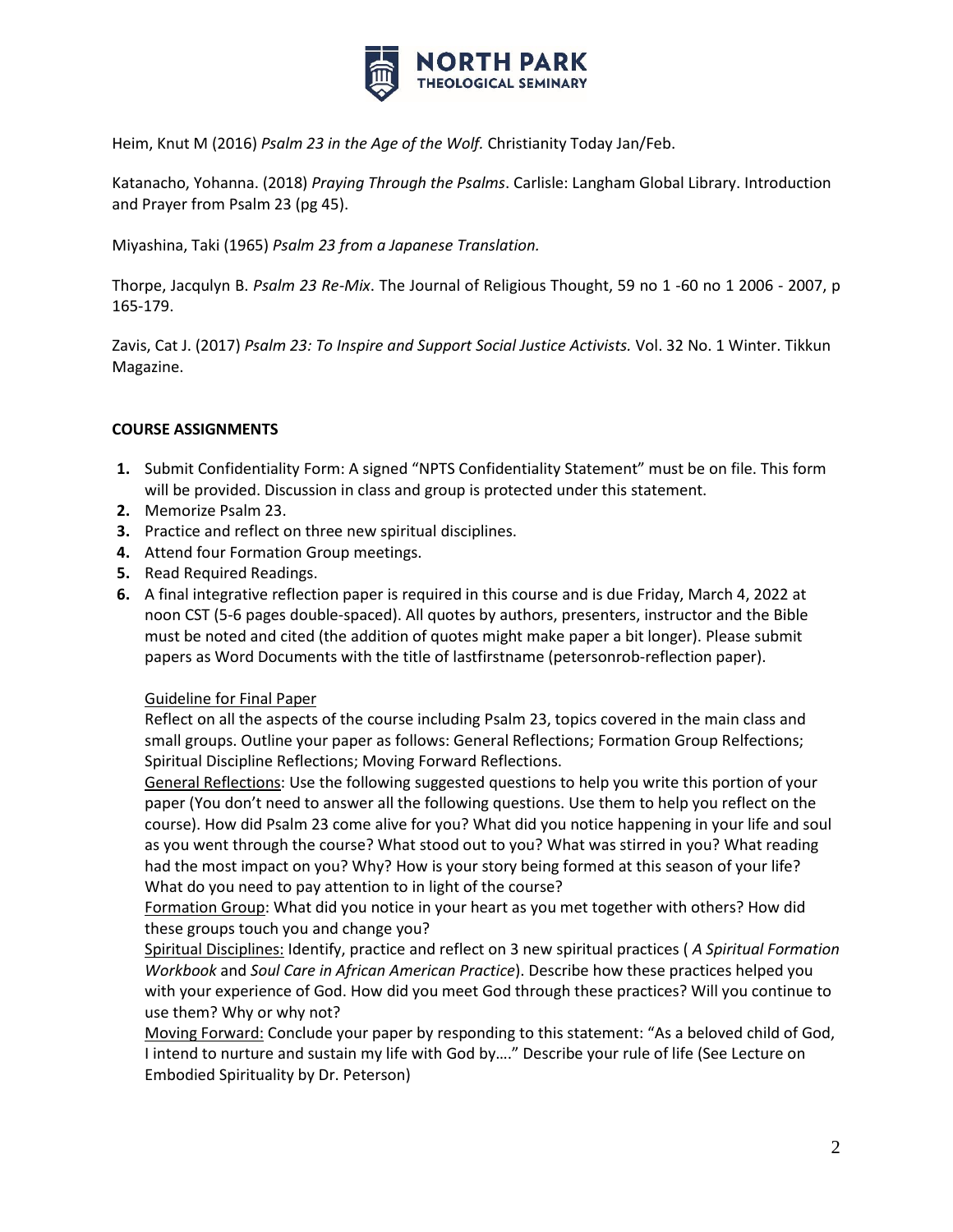

Use of the pronoun "I" is appropriate and expected. Refrain from summarizations or generalizations such as "the class struggled with the theme of centering prayer" This is about your life and your unique journey with God and what God did in your heart and mind.

## **Grading Rubric**: 80 points is required for a passing grade

Course Readings and In Class Participation (20 points)

- Participation in all online sessions, scripture memorization and spiritual disciplines.
- Required reading is completed.

Formation Groups (20 points)

• Engage thoughtfully in the Formation Group. Attendance at all group meetings is required. Final Reflection Paper (40 points)

• See description above.

## **ACADEMIC HONESTY**

In keeping with our Christian heritage and commitment, North Park University is committed to the highest possible ethical and moral standards. Just as we will constantly strive to live up to these high standards, we expect our students to do the same. To that end, cheating of any sort will not be tolerated. Students who are discovered cheating will receive a failing grade on the assignment and are subject to discipline up to and including failure of a course and expulsion. Our definition of cheating includes but is not limited to:

- 1. Plagiarism the use of another's work as one's own without giving credit to the individual. This includes using materials from the internet.
- 2. Copying another's answers on an examination.
- 3. Deliberately allowing another to copy one's answers or work.
- 4. Signing an attendance roster for another who is not present.

For additional information, see the [Seminary Academic Catalog,](https://www.northpark.edu/seminary/academics/seminary-catalog) pp. 25–27.

## **ACCOMMODATIONS**

Your experience in this class is important to me. North Park is committed to creating inclusive and accessible learning environments consistent with federal and state law. If you have already established your accommodations, please share your accommodation letter with me so we can discuss how your accommodations will be implemented in this course. If you have not yet established services and have a temporary health condition or permanent disability that requires accommodations, please email the [Disability Access Specialist](mailto:ada@northpark.edu) or contact by phone (773-244-5737). Student Engagement facilitates the interactive process that establishes reasonable accommodations.

## **TITLE IX**

Students who believe they have been harassed, discriminated against, or involved in sexual violence should contact the Title IX Coordinator (773-244-6276 or [TitleIX@northpark.edu\)](mailto:TitleIX@northpark.edu) for information about reporting, campus resources and support services, including confidential counseling services.

As members of the North Park faculty, we are concerned about the well-being and development of our students, and are available to discuss any concerns. Faculty are legally obligated to share information with the University's Title IX coordinator in certain situations to help ensure that the student's safety and welfare is being addressed, consistent with the requirements of the law. These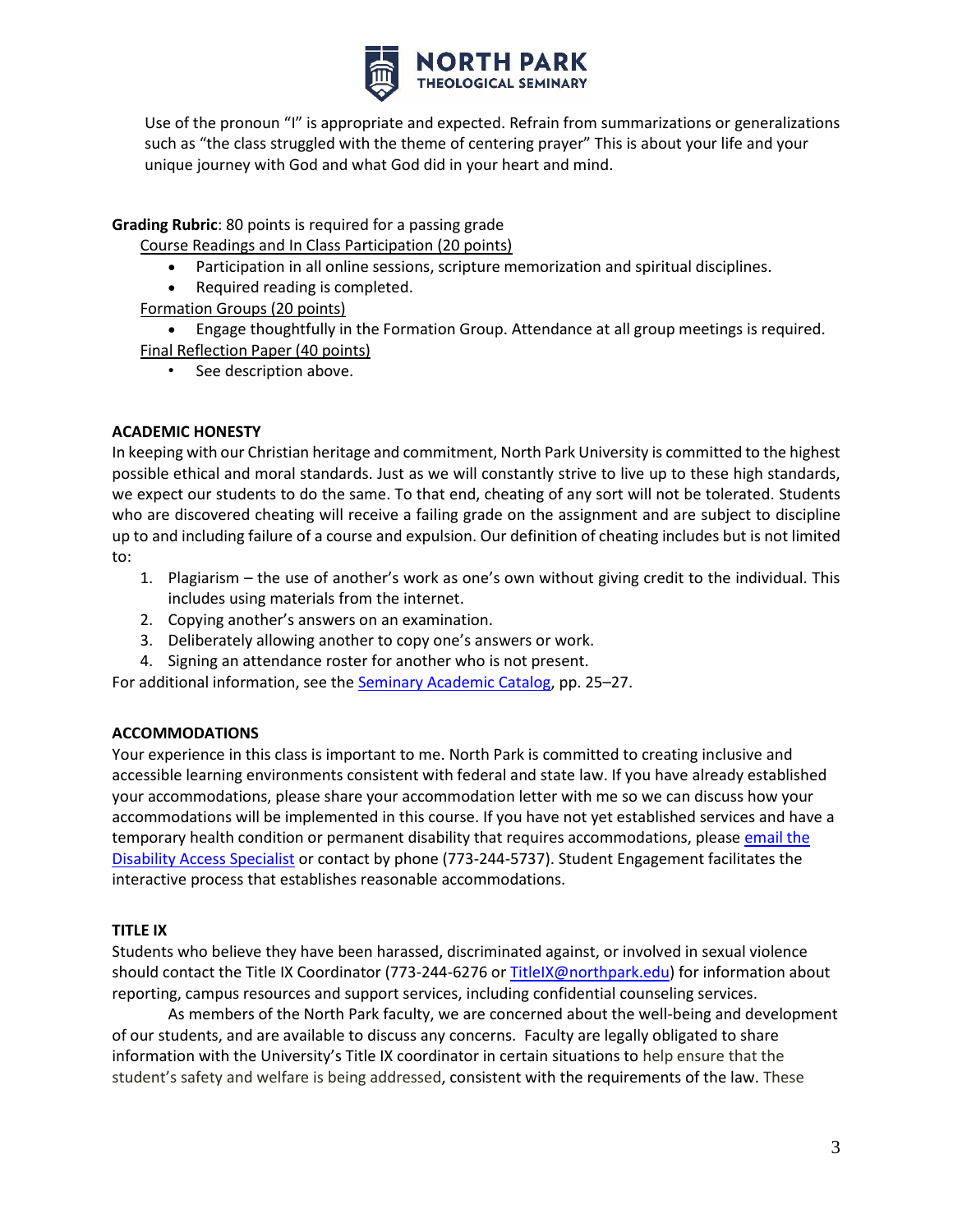

disclosures include but are not limited to reports of sexual assault, relational/domestic violence, and stalking.

Please refer to North Park's [Safe Community](https://www.northpark.edu/campus-life-and-services/campus-services/campus-safety-and-security/safe-community/) site for reporting, contact information and further details.

#### **INCOMPLETE GRADES**

If, due to extenuating circumstances (specifically, pregnancy, illness, personal and family issues, military assignment, etc.), a student anticipates they will be unable to complete course work within the allotted time, that student may request a grade of incomplete from the course instructor before the last week of class clearly stating the reason(s) for this request. Overscheduling and/or lack of self-discipline are not considered extenuating circumstances. If the request is timely and meets the criteria, student and instructor will submit the incomplete grade form and the grade for that class will be listed as "I" until the last day of the following semester. If coursework is not submitted by the last day of the following semester the listing of "I" will automatically be changed to "F." For the full policy, see page 15 of the Seminary [Academic Catalog.](https://www.northpark.edu/seminary/academics/seminary-catalog)

#### **COURSE SCHEDULE**

#### **Thursday, Jan 6 from 6pm to 9pm CST**

*The Lord is My Shepherd I*: Spiritual Formation and Metphors for God *The Lord is My Shepherd II*: Pastors as Shepherds *I Lack Nothing*: Spirtual Formation and Desire The Spiritual Discipline of Examen

#### **Friday, Jan 7 from 6pm to 9pm CST**

*The Shepherd Makes, Leads, Refreshes Guides*: Spiritual Formation and The Nature of the Soul *Eventhough I walk Through the Valley*: Spiritual Formation and Suffering The Spiritual Discipline of Centering Prayer

## **Saturday, Jan 8 from 9am to 5pm CST**

*The Shepherd Prepares and Anoints*: Spiritual Formation and Embodied Faith *Living in the Shepherd's Goodness and Love*: Spiritual Formation and Trusting Love Introduction to Spiritual Direction Formation Group 1

#### **Week of Jan 10-14**

Reading and Discussion - On Canvas Goldingay, John (2006) Psalms. Baker Academic: Grand Rapids. Commentary on Psalm 23 pages 344- 354.

Katanacho, Yohanna. (2018) Praying Through the Psalms. Carlisle: Langham Global Library. Introduction and Prayer from Psalm 23 (pg 45).

**Week of Jan 17-21** Participation in Formation Group 2

**Week of Jan 25-28** Reading and Discussion - On Canvas Adamo, David T. (2018) *Reading Psalm 23 in African Context*. *Verbum et Ecclesia* 39(1), a1783.